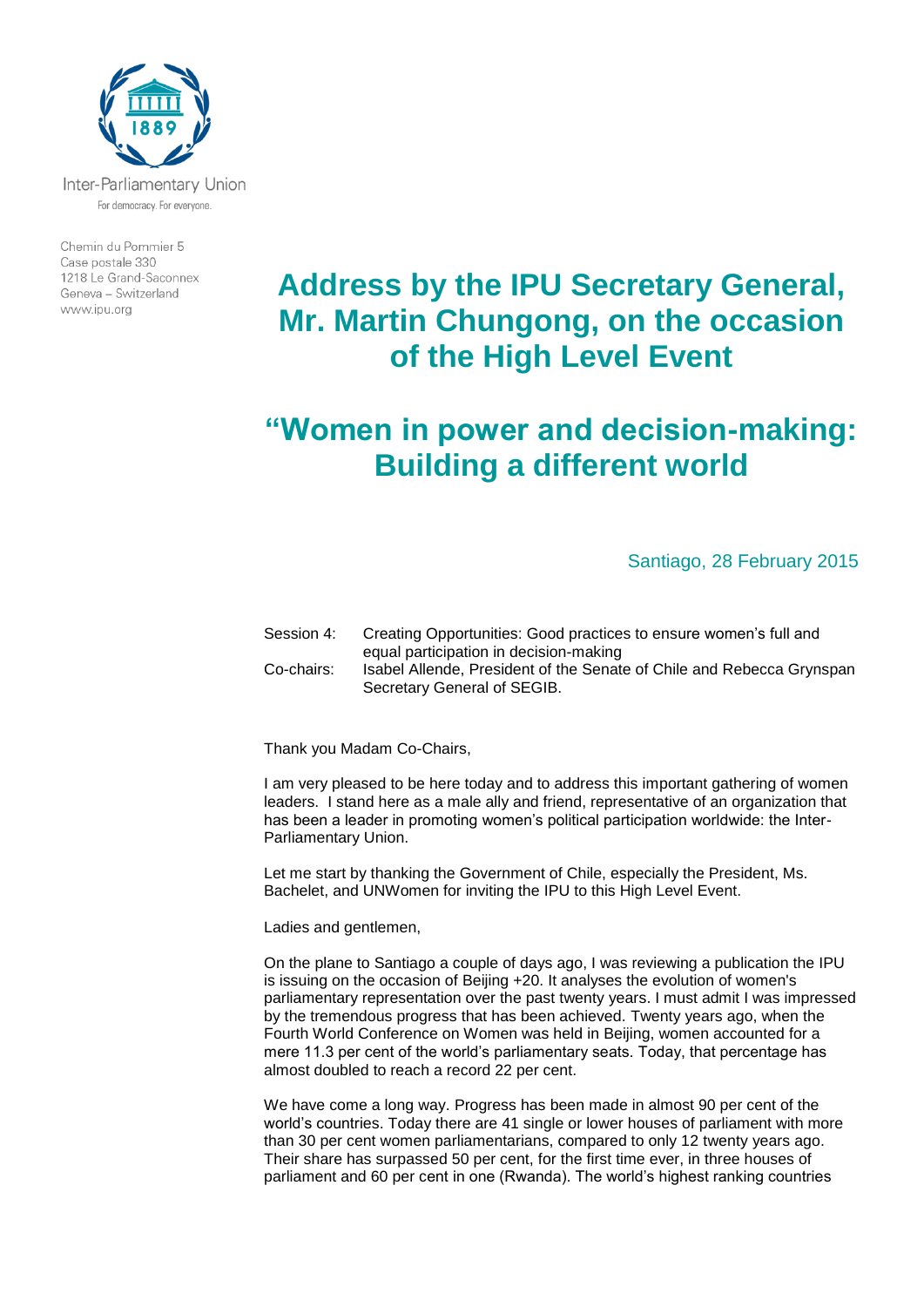have become more diverse: the top 10, dominated by eight European countries in 1995, now include four in this region, the Americas, and three each from Sub-Saharan Africa and Europe.

All of this is well and good. But the pace of progress remains too slow if our objective is to achieve equality.

Today we are discussing opportunities – creating opportunities for progress. This is a key question as progress requires constant, pro-active and conscious action from all of us. It entails all of us being creative, seizing opportunities and working together. We cannot afford to be complacent.

The rosy picture I have just painted is tempered by some more sober facts. In 2014, women parliamentarians increased their share of parliamentary seats by just 0.2 percentage points – basically nothing. Which leads us to ask the dreaded question: Have we reached the glass ceiling?

It may be time to think afresh, building on what works and finding new opportunities to speed up change. 2015 will be the perfect year to do that: the new sustainable development goals (SDG) framework and the Beijing +20 review offer unique opportunities to examine women's rights and gender equality concerns and address the challenges being encountered.

So let me start by joining your voices in saying that the question of women's rights and gender equality must remain on the political agendas of countries nationally and internationally.

Turning more particularly to the question of women's political empowerment and in particular parliaments, I will not dwell on the obstacles women continue to face in attempting to enter parliament. IPU research has consistently highlighted several: the difficulty of managing public and private life responsibilities, weak party support, inadequate funding and lack of experience, to name a few. Let me talk instead about **solutions** to those problems in three priority areas, as identified by IPU.

**The first priority,** building on existing good practice, is to determine where a country's legal and political framework can be reformed to address discrimination, bottlenecks and challenges. Countries with more than 30 per cent women in parliament have certain features in common:

- The great majority have proportional list systems.
- The great majority have implemented some sort of special measure for the advancement of women in politics, including legislated or voluntary quotas.
- Many have undergone recent transitions, permitting reforms to address discrimination and facilitate women's political participation.

In short, electoral systems matter, special temporary measures are key and political momentum and transitions can bring opportunities for change.

I believe we need to be more ambitious though than we have been so far, both in terms of numbers and process. Our target should no longer be 30 per cent but parity. That has increasingly been the goal over these last five years in multiple regions – Europe, the Americas, Sub-Saharan Africa and the Arab states. Most recently, Chile has reformed its electoral law to establish 'flexible parity,' with no more than 60 per cent and no less than 40 per cent of candidates of each sex.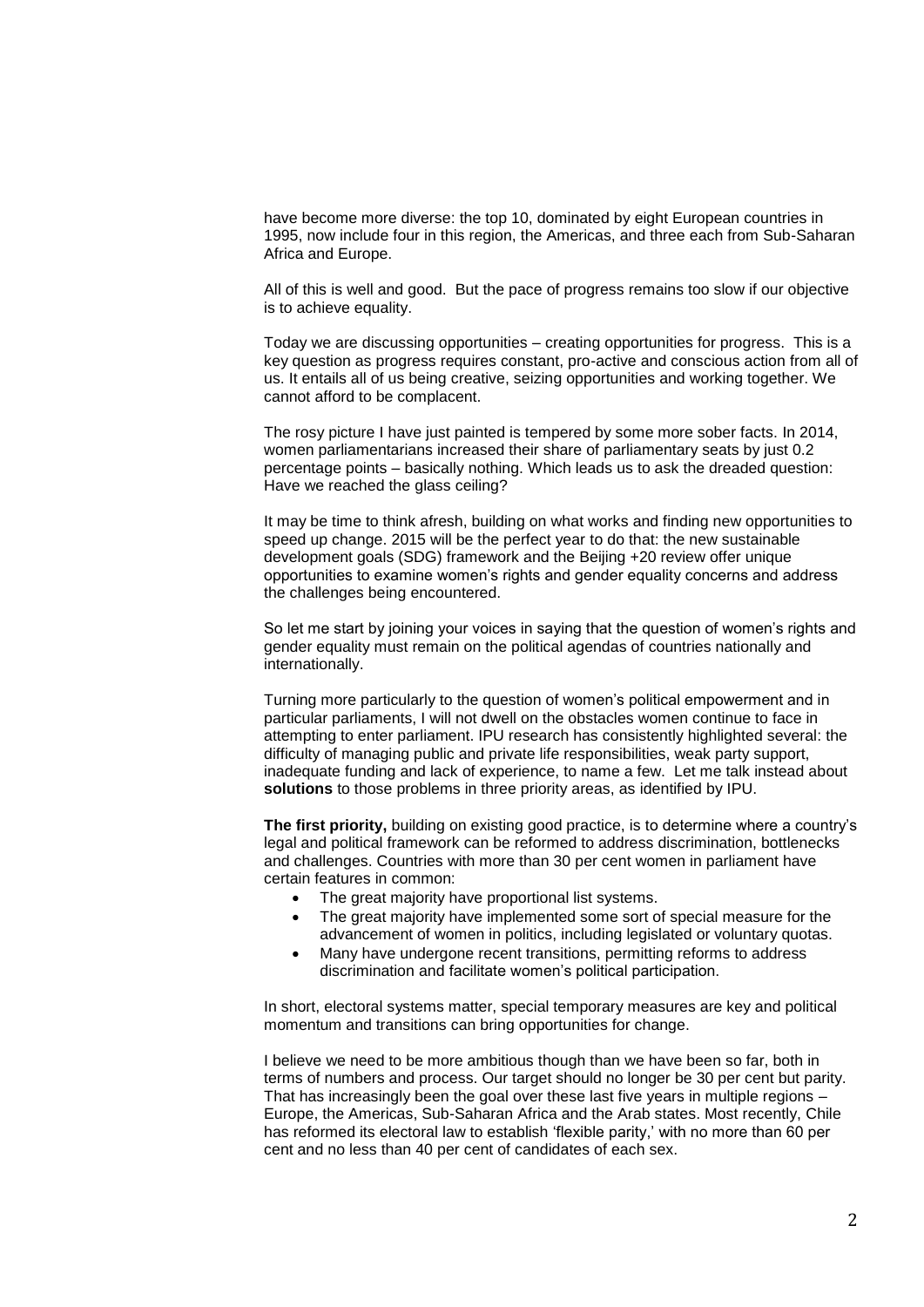A second objective of legal reform, after parity, should be inclusivity: the representation of women from all walks of life. As recent IPU studies have shown, women belonging to ethnic minorities are almost completely marginalized from the political process. Political participation by men belonging to ethnic minorities, on the other hand, tends to be largely proportional to their share of the population. Similarly, according to an IPU report in 2014, on youth participation in national parliaments, women under the age of 45 were far less represented in national parliaments, at 8 per cent, than either young men or older women, at 16 per cent each. A process more inclusive towards different subgroups will enable societies to benefit from such untapped potential.

**The second priority** in our view is to empower women. Empowerment is key to facilitating their access to the political arena and increasing their impact once there. Politics require personal knowledge and skill, but also funding and a network of mentors and supporters that are often unavailable to women. Training, financial incentives for women candidates, access to media ahead of elections and well thought-out electoral processes that facilitate the election of women are all essential to empowering women politically.

Key to the empowerment of women is mentorship and solidarity which must be further facilitated. I see the substantial increase of number of female candidates in recent years as a hopeful sign that political life is attracting more women. So many women politicians, including all of you here today, have played a pivotal part as role models in opening the way for women's participation. Women's parliamentary caucuses and similar platforms have also enhanced solidarity among women, enriching their experience and strengthening their political influence. We need to invest more in such exchanges, at national and international levels. The IPU Meeting of Women Parliamentarians, a body created thirty years ago, brings together women MPs from around the world every six months in pursuit of common goals. We know the value of such a forum. For 30 years now, women parliamentarians have had their space of influence and have changed our organization by introducing internal quotas, taking up many decision-making positions and raising women's rights and gender equality on the international parliamentary agenda.

**The third priority** relates to processes and institutions. We need to ensure that these are gender-sensitive. By that we mean that they are premised on the principle of gender equality – that is, that both men and women have an equal right to participate without discrimination and without recrimination.

Particular attention has been given in recent years to the issue of violence against women as both candidates and elected politicians – this includes physical violence, intimidation, threats, harassment, etc. Violence of this kind that hinders women's political participation must be combatted by all means available, including legislation, as recently enacted in Bolivia and other Latin American States.

When women become members of political institutions, such as parliaments, they enter a man's world. They enter institutions that were created and led by men for centuries. Political institutions, including parliaments are not neutral places. They need to genuinely open up to women. Leadership, rules, procedures, working hours and all aspects of parliamentary work must be commensurate with the needs and expectations of both men and women. We must build gender-sensitive parliaments that respect and deliver on women's rights and gender equality. This is a priority for our organisation and I invite you all to make use of IPU's Plan of Action for Gendersensitive Parliaments, adopted in 2012, to help lead change in these areas.